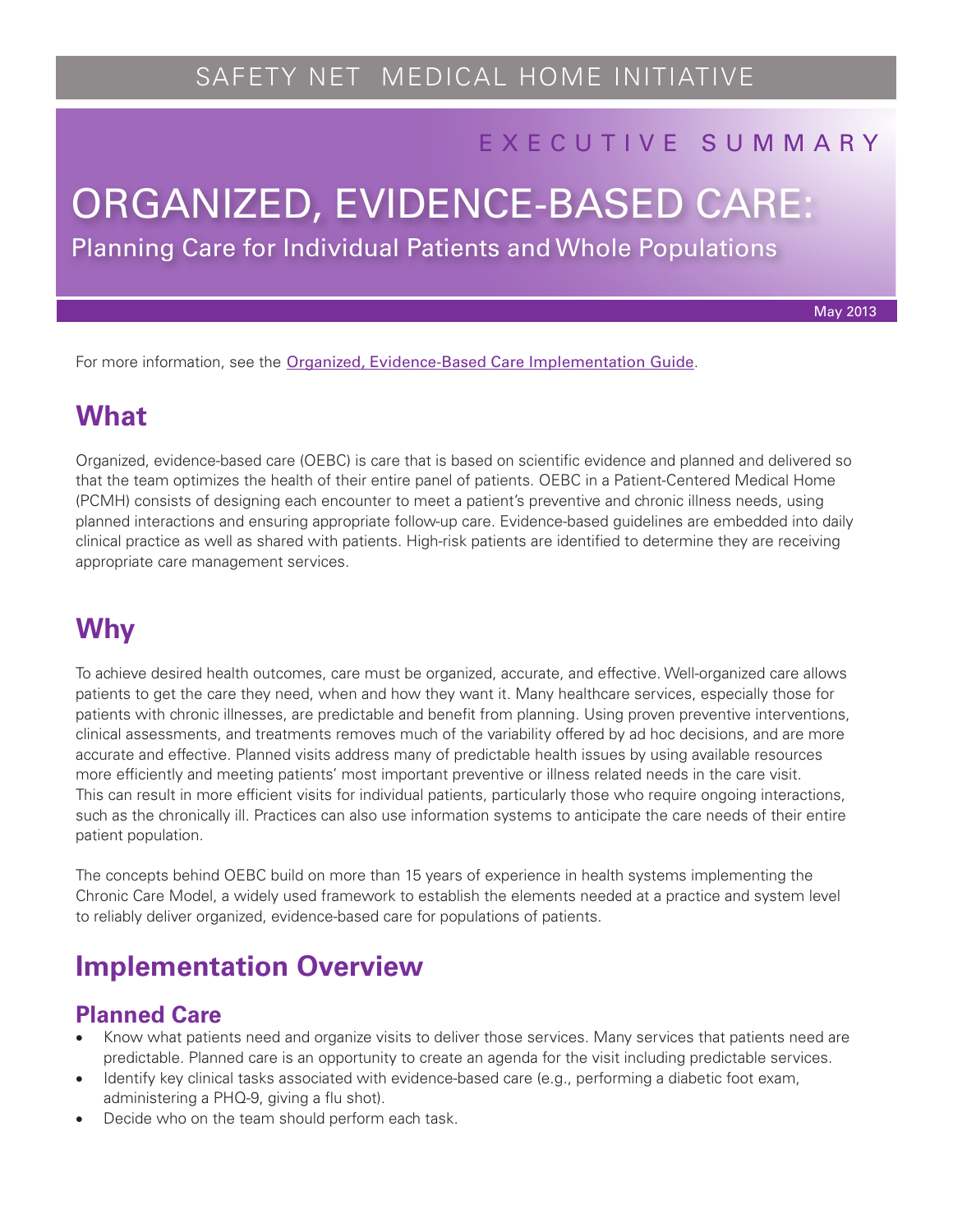- Review patient data prior to the visit to identify which services may be needed.
- Structure the visit so that relevant members of the team deliver all needed services. Standing orders facilitate this process.
- Identify patients with recurring needs or who are overdue for needed care with patient registries.
- Address unpredictable patient-initiated visits with brief and efficient practice team huddles (10-15 minutes) to review up-to-date patient information.
- See the [Patient-Centered Interactions Implementation Guide](http://www.safetynetmedicalhome.org/sites/default/files/Implementation-Guide-Patient-Centered-Interactions.pdf) for information on including self-management in care plans and care visits. Work with patients to set patient-directed goals or clear targets (e.g., weight loss, increased exercise). Reiterate these patient-directed goals in every interaction with the patient and ask about progress made since the last care visit.

#### **Decision Support**

- Incorporate decision support (interventions delivered via a computer program to help healthcare providers make appropriate clinical decisions).
- Use point-of-care reminders based on clinical guidelines.
- Structure care around evidence-based guidelines. Guidelines influence critical data maintained in registries and patient summaries that determine service needs in planning care. Performance measures that may affect recognition or payment are increasingly evidence-based and may include use of guidelines. Protocols derived from evidence-based guidelines enable non-clinicians to play larger roles in clinical care (e.g., adjusting medication doses by protocol).

#### **Care Management**

- Decide which segments of the practice population need care management. High-need patients typically have chronic conditions, often multiple chronic conditions, and are at higher risk for morbidity and mortality. Caseloads cannot be large and should range from 50–150 patients.
- Decide which service type is required for each segment. A service may be better provided by a practice team member with less training than a provider, such as a medical assistant.
- Develop or "steal" a data-based case identification strategy. Use a comprehensive strategy based on data. Do not decide care management needs patient by patient as this wastes time and results in excessive caseloads.
- Identify and train a clinical care manager. In ambulatory practices, the clinical care manager is predominantly a nurse. Training varies on the practice and may be specialized based on patient population (e.g., geriatric care). Care managers are members of the primary care team working together with the primary care provider on a collaboratively developed treatment plan. Typical tasks include:
	- **Follow-up.** Monitor and assess patients at regular intervals.
	- **Self-management support.** Provide information and counseling to help patients set goals and develop action plans.
	- **Medication management.** Reconcile medication. Evaluate medication adherence, effectiveness, and toxicity. Recommend guideline-directed regimen changes.
	- • **Emotional support.** Monitor psychosocial state and recommend appropriate mental health or supportive interventions when necessary.
	- **Care coordination.** Keep track of care that patients receive from other providers, institutions, or agencies.
- Create a support structure for the care manager. Providers should conduct weekly reviews of the care manager's caseload to ensure the program's goals are met, care is safe, and of high quality.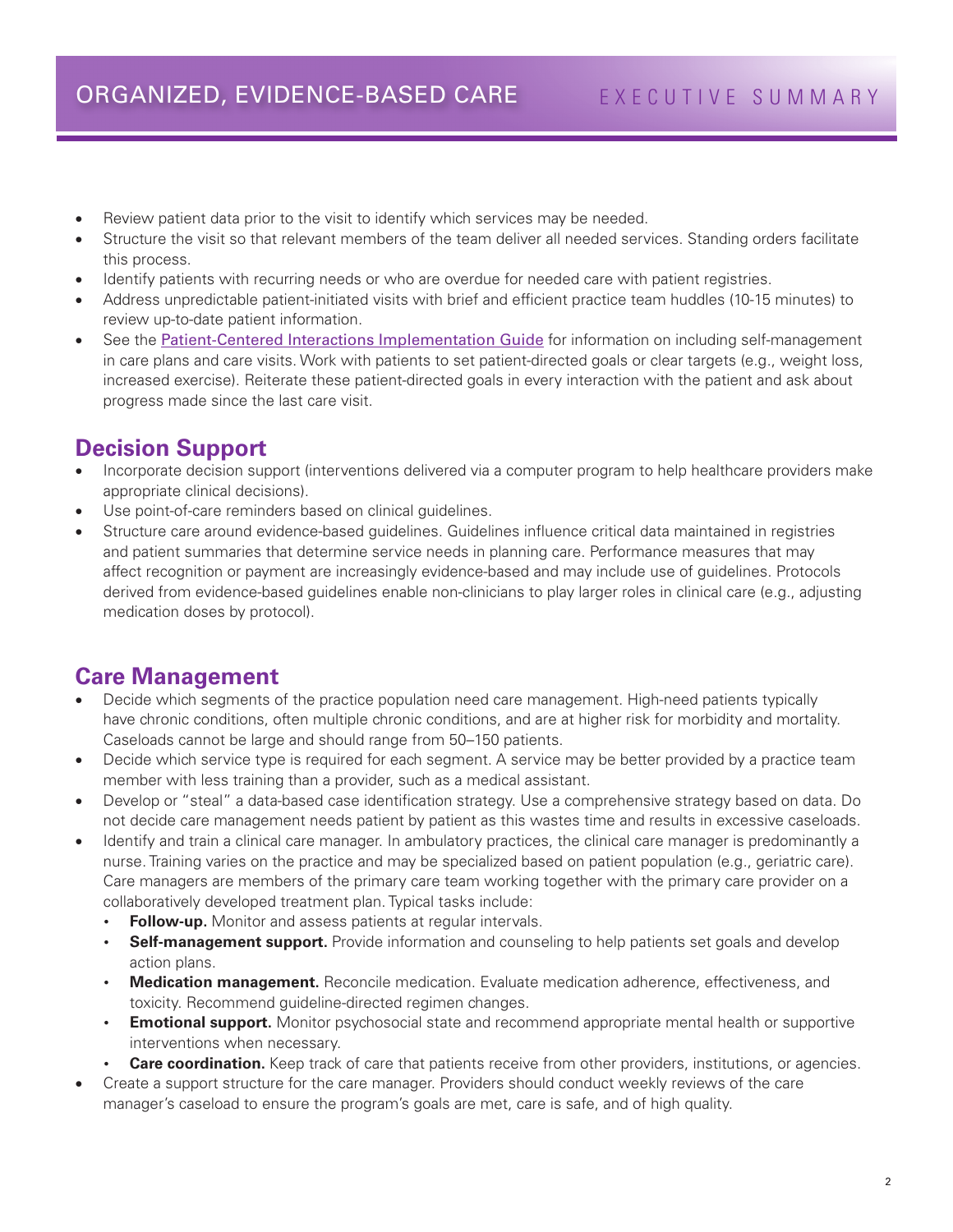## **What Progress Looks Like: PCMH-A Level A**

The PCMH-A a is self-assessment tool to help practices understand their current level of "medical homeness," identify opportunities for improvement, and track their progress toward practice transformation. It is also a learning tool that can help start conversations within a practice about patient-centered care. The PCMH-A is scored on a 1–12 scale, which is divided into four levels (D, C, B, and A). A "Level A" item score indicates that most or all of the critical aspects of the key change addressed by the item are well established in the practice. An overall Level A score indicates that the practice has achieved considerable success in implementing the key design features of the PCMH.

# **Level A PCMH-A Items**

For more information, see the **Patient-Centered Medical Home Assessment** (PCMH-A).

- **16. Comprehensive, guideline-based information on prevention or chronic illness treatment…**guides the creation of tailored, individual-level data that is available at the time of the visit.
- **17. Visits…**are organized to address both acute and planned care needs. Tailored guideline-based information is used in team huddles to ensure all outstanding patient needs are met at each encounter.
- **18. Care plans are…**developed collaboratively, include self-management and clinical management goals, are routinely recorded, and guide care at every subsequent point of service.
- **19. Clinical care management services for high-risk patients…**are systematically provided by the care manager functioning as a member of the practice team, regardless of location.
- **20. Behavioral health outcomes (such as improvement in depression symptoms)**… are measured and tracked on a population-level for the entire organization with regular review and quality improvement efforts employed to optimize outcomes.
- **31. Behavioral health services**…are readily available from behavior health specialists who are on-site members of the care team or who work in a community organization with which the practice has a referral protocol or agreement.